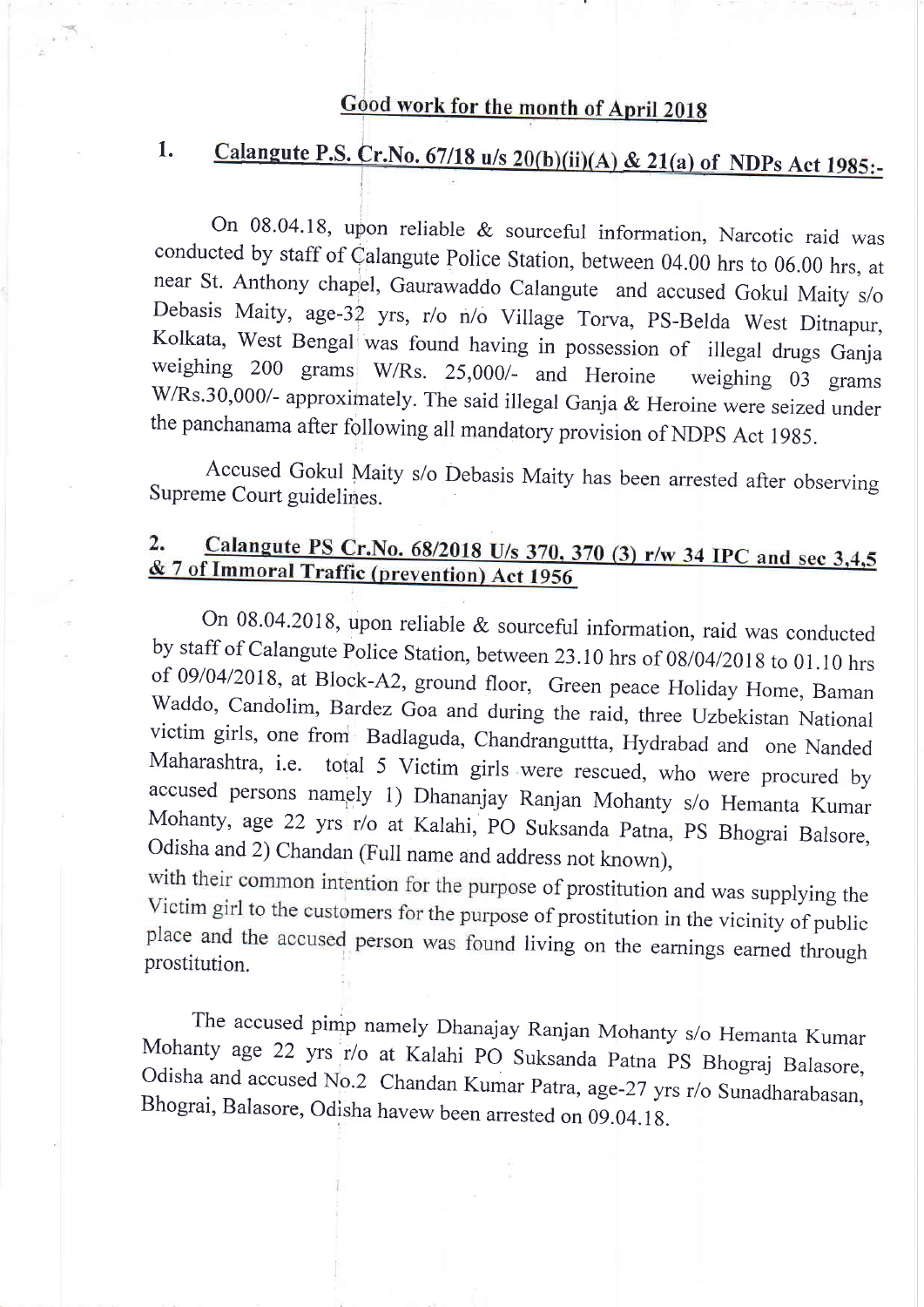#### Anjuna PS Cr. No. 42/18 U/s 20 (b) (ii) (A) of N.D.P.S. Act:- $3<sub>1</sub>$

l

On 01.04.18, upon reliable & sourceful information, Narcotic raid was conducted by staff of Anjuna Police Station, between 22.30 hrs of 01.04.2018 to 01.45 hrs of 02.04.2018, at Pay Parking, near Nyex Beach Club, Anjuna, Bardez Goa and accused Mr. Chinedu Monday Nwafor, age 28 yrs, Nigerian National, at present Candolim, Bardez Goa, was found having in possession of 240 grams of dried leafy substance suspected to be narcotic drugs Ganja, illegally, worth Rs. 24,000/- approximately and 36 grams of black sticky substance suspected to be narcotic drugs Charas illegally W/Rs. 36,000/- approximately al

Accused Mr. Chinedu Monday Nwafor, has been arrested after observing Supreme Court guidelines.

#### Mapusa PS Cr.No. 100/2018 u/s 20 (b) (ii) (A) of NDPS Act:-4.

On 03.04.2018, Shri Siddesh Kusmakar Patil, PSI, III IRB Goa Armed Police, complained that on 03.04.2018 between 12.00 hrs to 15.00 hrs at Central Jail Colvale, accused person Domnic Richard Vincent, age 51 yrs, British Na 9018606, who had gone to meet his prisoner friend namely Alex Gain at Central Jail, Colvale and while checking thoroughly by PC- 313012 Shri Vilas Ganesh Gawas was found red handed having an illegal possession of 13 grams of Ganja W/Rs. 1,000/-. The said illegal drugs were attached under the panchanama.

Accused Domnic Richard Vincent, age 51 yrs, was arrested on 03.04.2018 at 15.40 hrs, after observing Supreme Court guidelines.

#### J. Mapusa PS Cr.No. 132/2018 u/s 20 (b) (ii) (B) of NDPS Act:-

On 23.04.18, upon reliable & sourceful information, Narcotic raid was conducted by staff of Mapusa Police Station, between 16.40 hrs to 19.00 hrs at Mapusa Municipality Garden, opposite Ambedkar Circle Mapusa-Goa and accused Shri Pravin Kumar s/o Aravind Pandit, age 35 yrs r/o near Pilerna Industries Estate, Pilerna Bardez Goa n/o Bihar, was found in illegal possession of 2.150 Kgs of Ganja W/Rs. 2,15,000/-. The said illegal drugs were attached under the panchanama.

Accused Shri Pravin Kumar s/o Aravind Pandit, age 35 yrs r/o near pilerna Industries Estate, Pilerna Bardez Goa n/o Bihar, was arrested on 23.04.201g at 21.00 hrs, after observing Supreme Court guidelines.